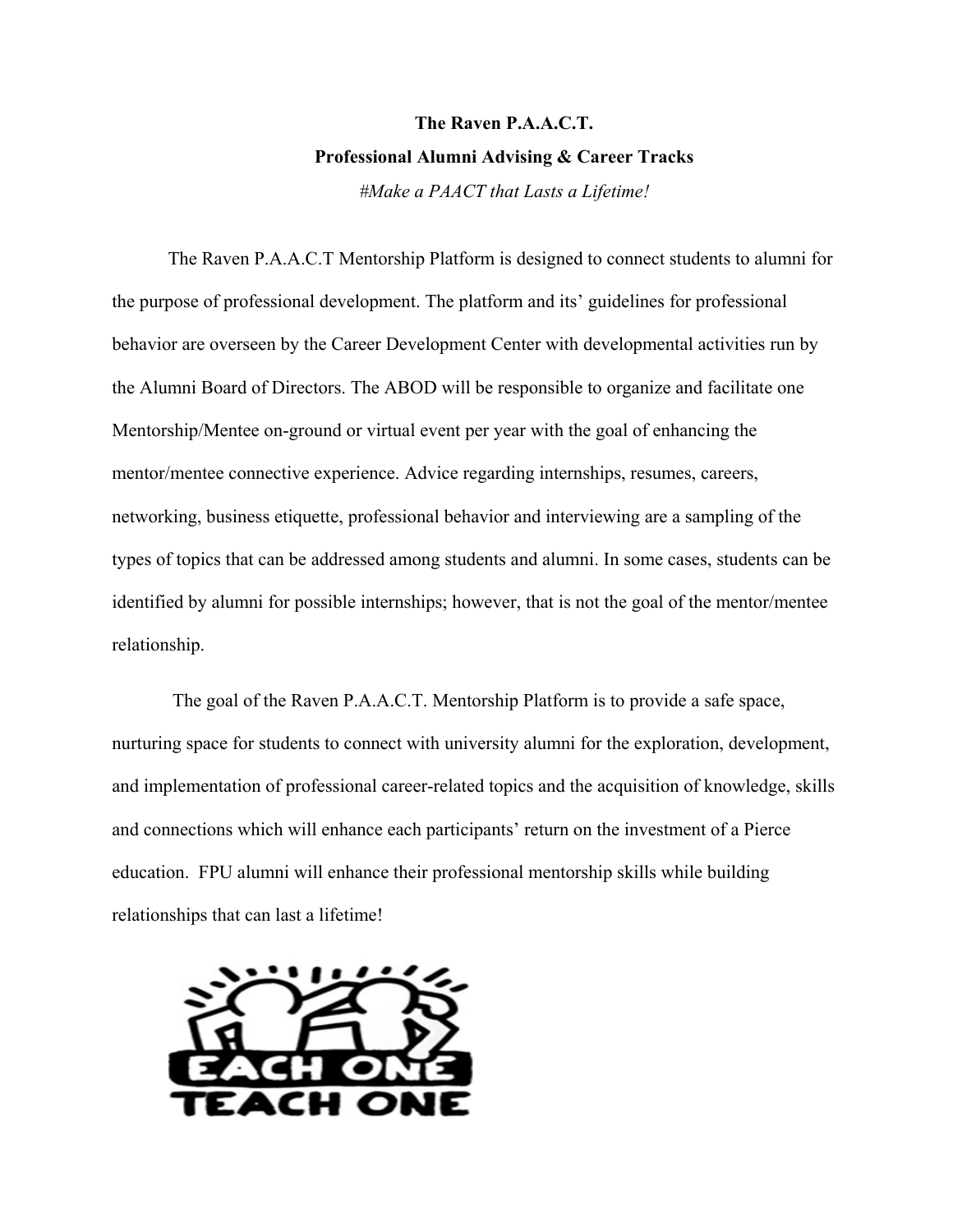## **First-Year Student Career Exploration and Preparation Plan**

## **Goals**

The First-Year student should gain knowledge about various careers of interest to them and have a foundation from which to begin thinking strategically about how to gain the knowledge, skills and experiences towards a particular career.

Understand the "soft skills" employers are looking for.

#### **How**

Assist student career exploration through exploratory conversations, literature, suggesting professional organizations, identifying the types of skills and knowledge required for success, among other activities and advice. The student should be encouraged to conduct multiple informational interviews with the alum and other professionals suggested by the alum. The students should be directed to attend at least two career-related networking events and write about or discuss their experience(s) with the alum.

#### **Outcomes**

- Create a career development plan using "SMART Goals"
- Student should have a basic/generic resume completed and uploaded into Pierce Portfolio.
- Identification of at least one internship, externship, or volunteer activity they are interested in pursuing and identify at least three soft skills they would like to develop.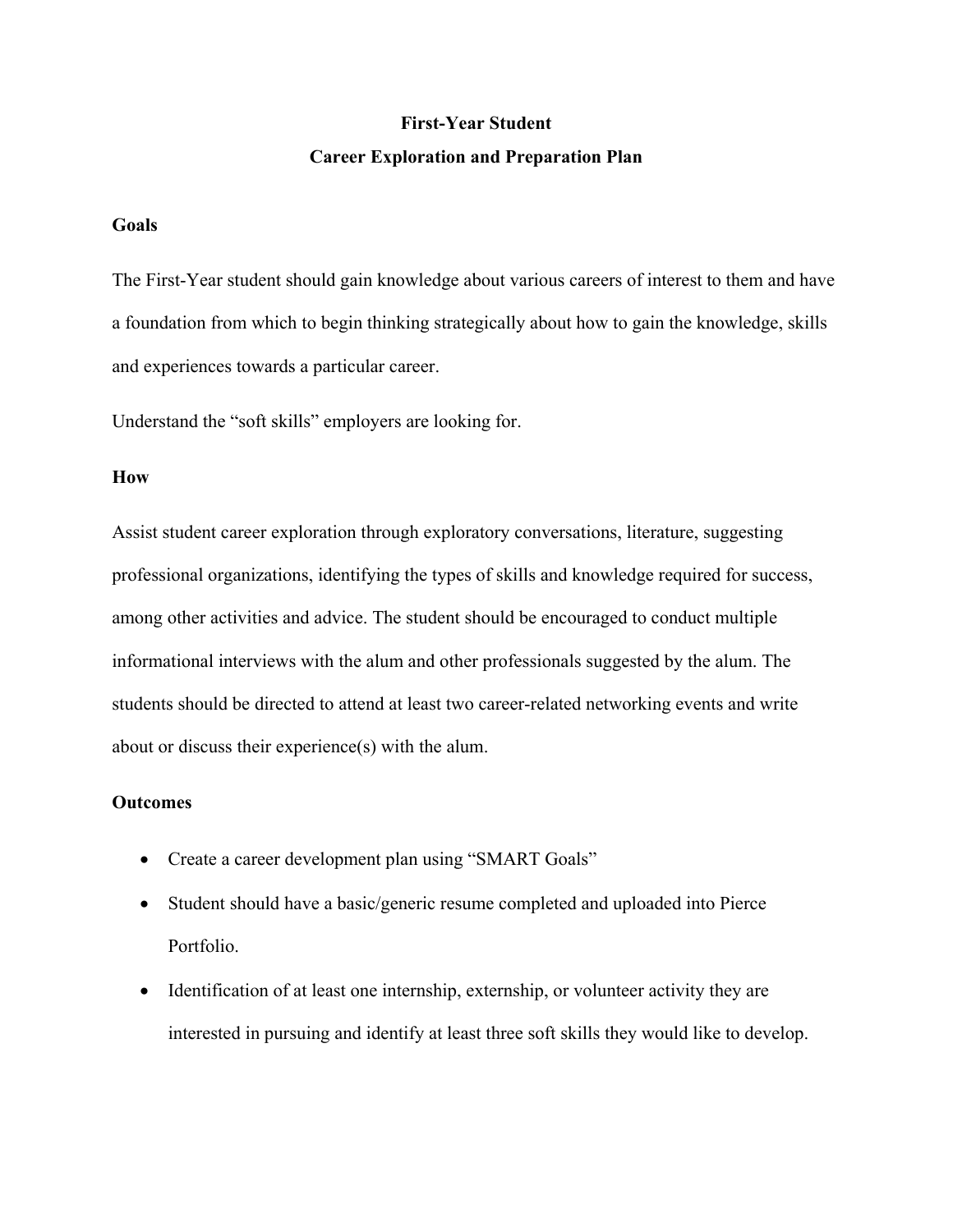• Have attended at least two career-related events (met with a career counselor in the career development center, attended a career fair, a career workshop, visit an employer site, employer and alumni panels, employer information tables, etc.)

# **Second-Year Student Career Preparation and Participation Plan**

### **Goals**

To apply and obtain an internship or participate in an activity, club, job shadow, or volunteer opportunity that will serve to help develop those "soft skills" employers are looking for.

The Second-Year student should have identified their career path (in conjunction with their major), gain practical skills and begin building a plan of action towards their chosen career.

#### **How**

Assist student in narrowing career choices using conversational questioning techniques and interest-based testing among other activities promoted by the alum. Practice interviewing skills with the student and encourage further resume and cover letter development. The student should be provided with information on various organizations related to their chosen occupation. The alum and the student are encouraged to have conversations about the type of skills and knowledge required to pursue a chosen profession and how that relates to their academic coursework and extra-curricular activities.

#### **Outcomes**

- Apply to at least two internships and/or on-campus jobs by the end of their second year.
- Attend at least two career related events or workshops.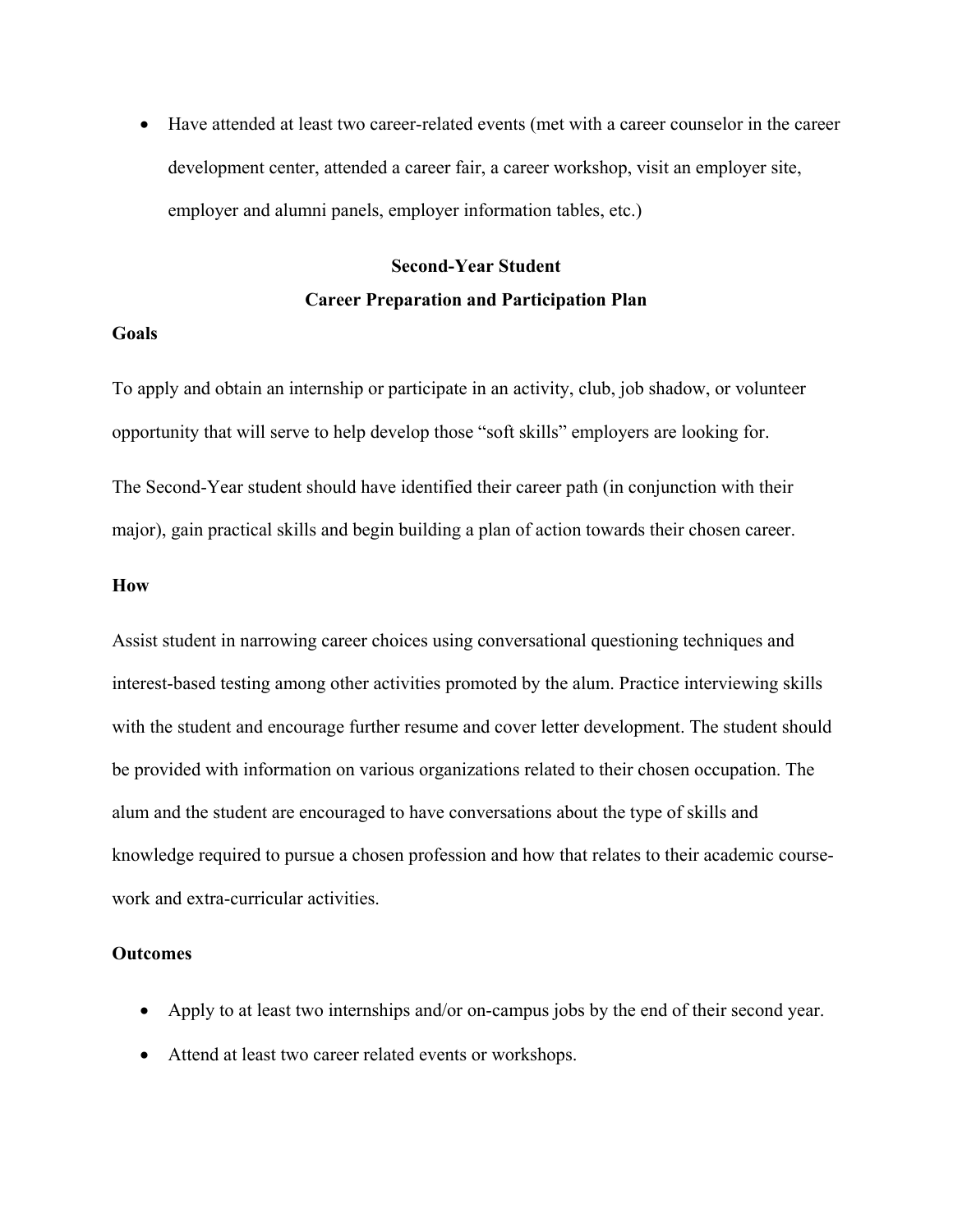- Have a more targeted and updated resume as well as a generic cover letter uploaded into Pierce Portfolio.
- Upload a short paragraph about their experiences with the mentor/mentee relationship focusing on skills and knowledge learned and upload to Pierce Portfolio.

# **Third-Year Student Career Participation and Implementation Plan**

## **Goals**

To obtain an internship.

This year should have a decided focus on obtaining an internship and honing their interviewing skills, job search skills, and creating a targeted resume/ cover letter towards a specific industry or job opportunity.

Identification and development of additional soft skills.

Update of career development strategy.

#### **How**

The mentor is encouraged to help the students develop stronger interviewing skills, networking skills, job search techniques, and begin talking about life after college "life skills" and perhaps graduate school in relation to their career choice. The alum should help the student develop a clear understanding of the knowledge, skills, experiences and abilities they now possess which add value to an organizations bottom line and how to articulate their value to employers.

## **Outcomes**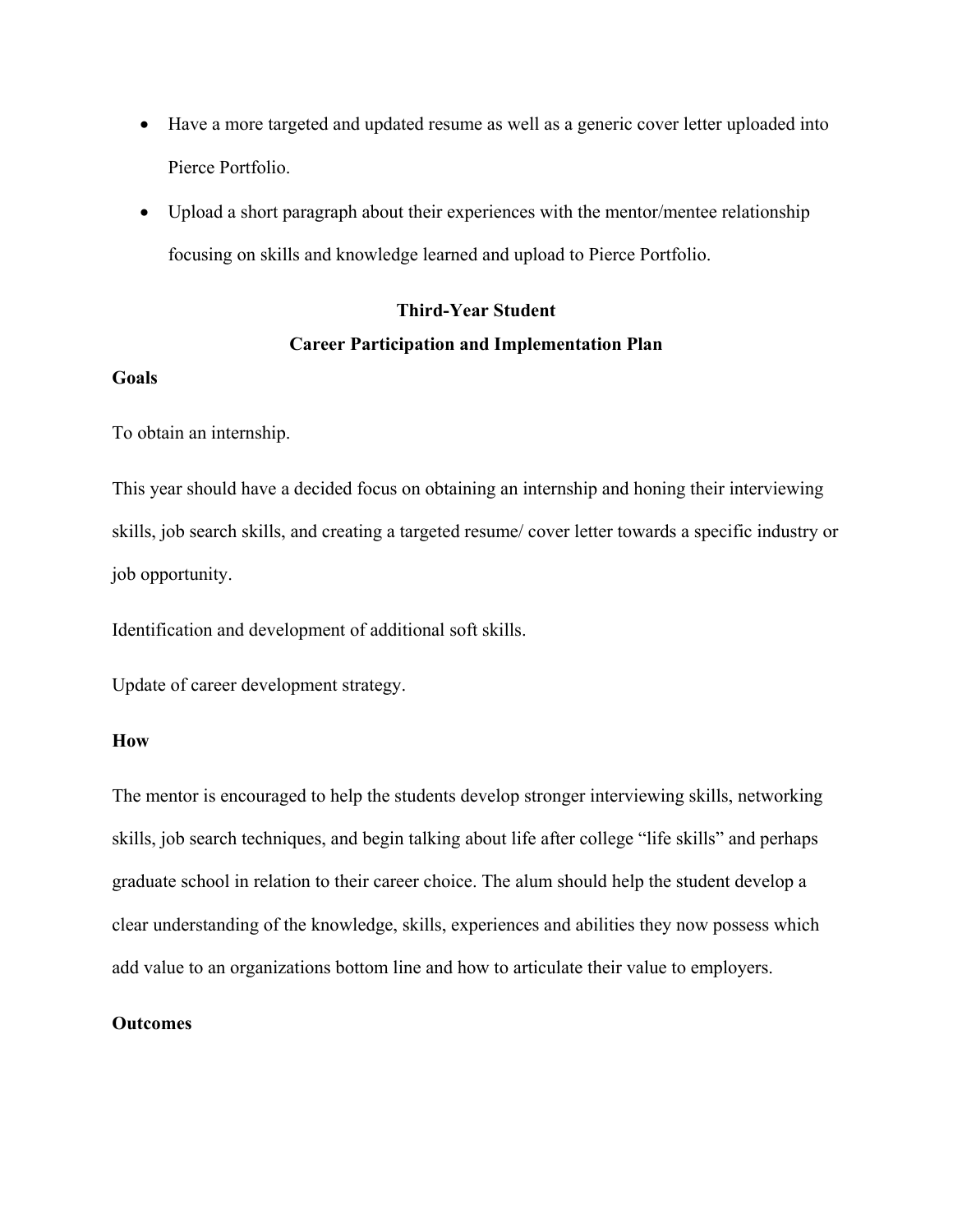- Acquisition of an internship or volunteer activity which is in alignment with their career goals.
- Attend at least two career related events or workshops.
- Update and upload of their new, targeted professional resume and cover letter into Purple Briefcase.
- Upload a copy of their career development plan.

## **Fourth-Year Student Career Implementation and Execution**

## **Goals and Outcomes**

Obtain a job, internship, or decide on graduate school.

Attend at least two career-related events.

Develop a post-college career plan and life skills.

Refine resume and create a professional portfolio from Purple Briefcase which contains

- one general/generic resume and cover letter
- one targeted, professional resume and cover letter
- a list of professional and academic references
- a record of their post-college career plan
- a list of professional networks and contacts
- a list of certifications
- professional business cards
- a professional LinkedIn profile